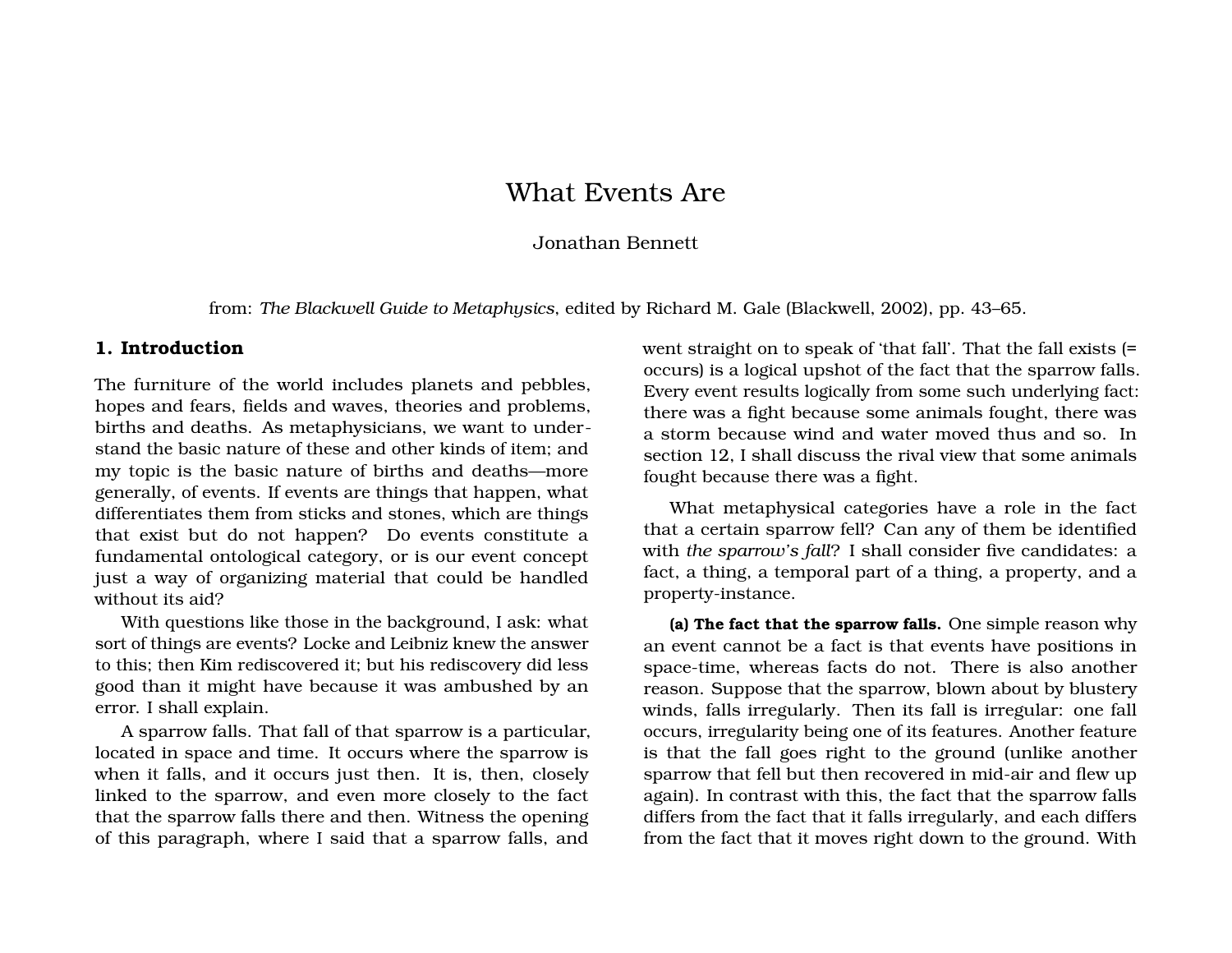the 'that P' method for naming facts, what you see is what you get: if you vary such a fact-name so as to alter its logical force, no matter how slightly, you name a different fact. That is because facts correspond to true propositions, one for one; indeed, some hold that facts are true propositions. Either way, propositional difference carries fact difference with it.

Here are some clear symptoms of this: She was surprised that the sparrow fell irregularly, but not that it fell; he hoped that the sparrow would move to the ground, but not that it would fall to the ground; the shadows on the wall are explained by the fact that the sparrow moved irregularly, but not by the fact that it fell. Whenever a statement applies an operator to a fact or proposition, its truth value can be affected by tiny changes in the propositional component; this shows that the change leads to the naming of a different proposition or fact. To suppose that all these differences created differences of events leads to implausible consequences: the sparrow suffered many falls at that time; some but not all were irregular, some but not all went right to the ground, and so on. Now, one good philosopher (Jaegwon Kim) has maintained precisely this, and in section 3 I shall explain why. I now merely point out how implausible it is.

**(b) The sparrow.** We cannot identify this with the fall, if only because the sparrow lasts for months while the fall takes only a few seconds. Well, then:

**(c) The sparrow-stage**—by this I mean the temporal part of the sparrow that stretches from the beginning to the end of the fall. Many philosophers hold that whereas falls and performances and earthquakes have temporal parts, sparrows and sopranos and mountains do not. Even if there are object-stages, however, it seems wrong to identify an event with the corresponding stage of the thing that is its

subject.<sup>1</sup> Consider a cannon-ball which arcs its way over the wall of a city while rotating on an axis; it is plausible to suppose that the ball's journey is one event and its rotation another; but the present proposal identifies each event with the very same ball-stage, which makes them not two events but one. This is hard to swallow. Perhaps there is a richer event made up of the journey and the rotation; indeed, I think there is, though I have no ready name for it. But we want elbow-room in which to distinguish the journey from the rotation, which we cannot do if each is a ball-stage. I shall return to this matter in section 9.

**(d) Falling.** I mean this as a property, a universal, something that can be predicated of anything that falls. This cannot be what the fall of the sparrow is, because when another sparrow falls—or when this sparrow falls again—another fall occurs, another event; but it is the very same property of falling. Properties are universals; events are particulars. Well, then, finally:

## **2. Events are property-instances**

**(e) The instance of falling.** I shall introduce this concept of 'instance' through a different example. According to many philosophers down the ages, the fact that this pebble is round has involved not only the pebble (a concrete particular) and roundness (an abstract universal) but also the roundness of this pebble, which is an abstract particular. The roundness of this pebble, unlike the property roundness, is particular, pertaining only to this pebble; and unlike the pebble it is abstract, involving no property except roundness. (I use 'abstract' in the good, Lockean sense of something not saturated with detail; not in any of the *mélange* of contemporary senses—existing necessarily, being out of space-time,

<sup>1</sup> The identification of events with object-stages can be found in Quine (1996: 171). It is discussed at length in Bennett (1988, ch. 7).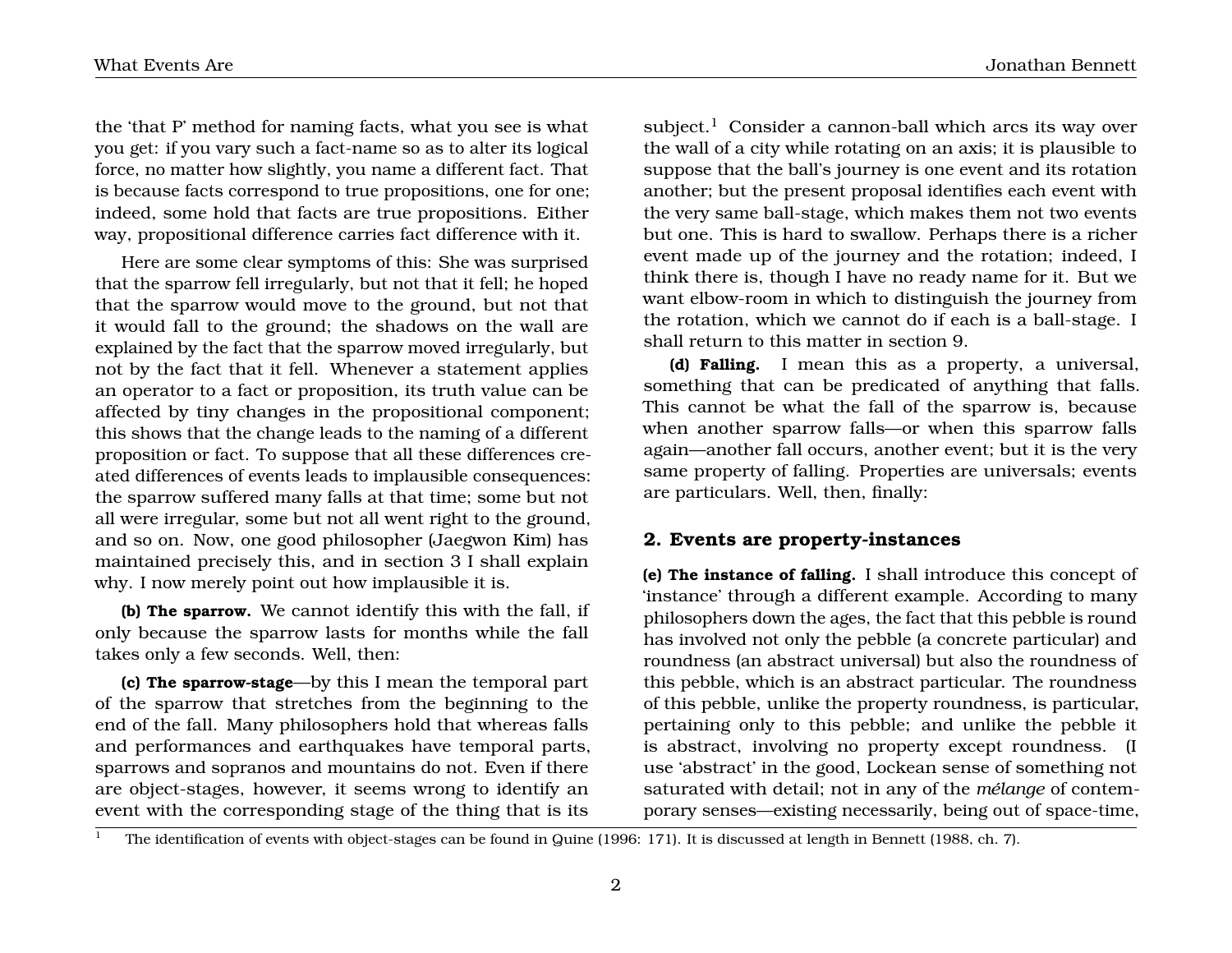lacking causal power, and so on.) Here are four uses that philosophers have made of property-instances.

**(i)** Some late medieval philosophers thought that in sense perception a property-instance—sometimes called a 'sensible species'—gets from the object to the percipient, which explains how roundness comes to be represented in my mind when I see something round. This entails that a propertyinstance can exist without anything having it, as Berkeley implied when he said that a mind is not extended although extension exists in it, because it is 'in the mind. . . not by way of mode or attribute but only by way of idea'.

**(ii)** Some philosophers have thought that causation involves the transfer of a property-instance from one thing to another. This lies behind Locke's remark that even in the familiar impact of body on body something 'inconceivable' occurs, namely one thing's giving motion to another. It does not imply that a property instance can exist when nothing possesses it, but it does imply that a single property-instance can be owned by first one thing and then another.

**(iii)** Many philosophers right through to today have worried about the concept of *thing*; we can enumerate all the properties of a thing, they have thought, but how should we understand the thing that has the properties? One popular answer to this says that no separate thing has the properties, because things are bundles of properties, nothing more. In one version of this theory, a thing is a bundle of universals; in a different version—less fraught with difficulties—it is a bundle of property-instances. This view can, but does not have to, be advanced as part of the stronger thesis that basically there are only property-instances, a thing being one kind of aggregate of them and a universal property being another.

**(iv)** Events are property-instances. That seems to have been Locke's view of them. Although he sometimes takes 'modes' to be universal properties, he often thinks of them rather as instances, and then he tends to identify them with events, or with one species of events, namely actions: 'The greatest part of mixed modes, being actions which perish in their birth, are not capable of lasting duration, as [are] substances, which are the actors' (1690, III.vi.42; see also II.xxii.4, xxxii.17, III.v.3). Leibniz understood him in that way, and agreed:

- Locke's spokesman: Of all our various ideas, only the ideas of substances have proper, i.e. individual, names. For it seldom happens that men need to make frequent references to any individual quality or to some other accidental individual. Furthermore, individual actions perish straight away, [unlike] substances.
- Leibniz's spokesman: In certain cases, though, there has been a need to remember an individual accident, and it has been given a name. So your rule usually holds good but admits of exceptions. Religion provides us with some: for instance, the birth of Jesus Christ, the memory of which we celebrate every year; the Greeks called this event 'Theogony', and gave the name 'Epiphany' to the event of the adoration of the Magi. (1705, III.vi.42)

The phrases 'individual quality' and 'accidental individual' come from the mouth of Locke's spokesman, but Leibniz put them there. He evidently had no doubt that Locke meant to be deploying the concept of a property-instance, and does not hesitate to identify such instances with events.

Of the above four theories **(i)** is clearly false; I am sceptical about **(ii)** and agnostic about **(iii)**. But **(iv)** the fourth seems to be exactly right. If the sparrow's fall is a particular instance of the property *falling*, that explains all the facts about why, when, and where it occurs. It explains why the sparrow's fall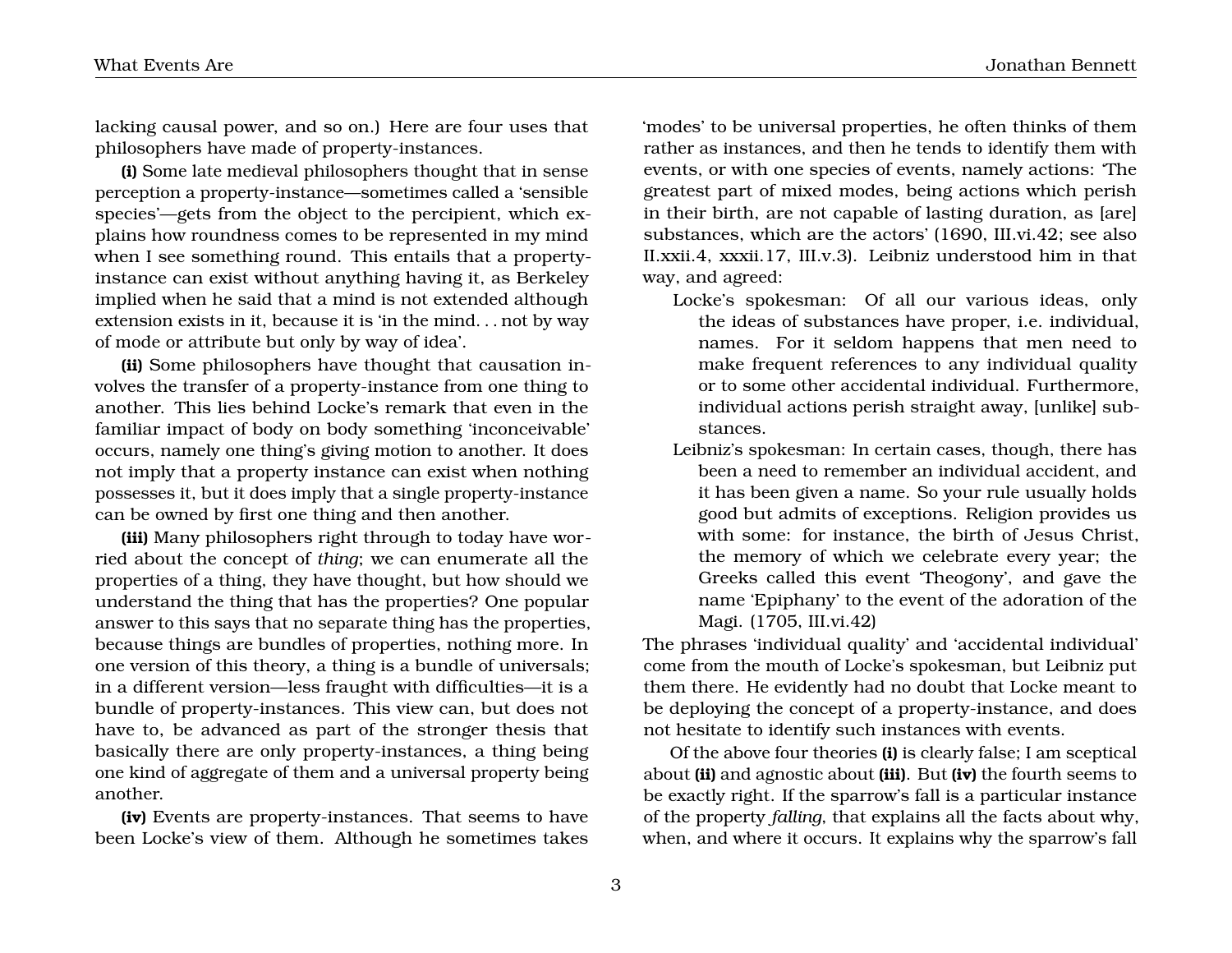is so intimately linked with

•a fact (its existence is implied by the fact that the sparrow falls),

•a thing (it is possessed by the sparrow for a while),

• a thing-stage (it is possessed by the relevant sparrowstage throughout its existence), and

•a property (it is an instance of the property *falling*), without being identical with any of them. It also explains how there can be a rich event made up of two more abstract ones, each occupying exactly the same spatio-temporal zone, e.g. the event composed of the cannon-ball's journey and its rotation. Just as a property can be composed of two or more abstract properties, so a property-instance can be composed of instances of two or more abstract properties.

## **3. Kim's metaphysics and semantics of events**

The theorist of events who has given most play to this view of events is Jaegwon Kim, who calls events 'propertyexemplifications' (Kim, 1966, 1969, 1973, 1980). By this he seems to mean that they are property-instances. I have publicly interpreted him in that way,and have criticized an inference he makes from his account of what events are; Kim in reply has defended his inference, without suggesting that I had its premise wrong (Bennett, 1988: chapter 5; Kim, 1991). Before proceeding, let us amend our language: in place of Kim's 'property-exemplification' and my 'property-instance' I now adopt the term 'trope', which D. C. Williams (1953) invented to replace 'property-instance'.

Kim's insight that events are tropes did not do as much good as it should have, because of the wrong inference from it which I have mentioned. As applied to the sparrow example, the inference goes like this:

> *Falling* is a different property from *falling irregularly*; so an instance of *falling* differs from an instance of

*falling irregularly*; so when the sparrow falls, at least two falls occur, one an instance of *falling* and the other of *falling irregularly*.

The conclusion of that sounds wrong, but its premise is true—events are indeed tropes. So there must be something wrong with Kim's inference, and I now explain what it is. Although each event is a trope, I contend, an event name ('the sparrow's fall', 'his assault on her') need not wear on its face every detail of the trope that it names. In this respect, names of events resemble names of physical objects: 'the book on the table over there' says nothing about many features of the book to which it refers; to know the rest of the facts about it you must turn from the name to the book. Exactly analogously, 'his assault on her' says nothing about many features of the assault to which it refers; you cannot learn whether it was a kick (for instance) just by thinking about the name you have used for it; to know whether it was a kick or a punch you must investigate it out there in the world. In conclusion: events are tropes, and standard event-names—I mean ones like 'the kick that he gave her', 'the tornado that swept through this county last month', and 'the sparrow's fall'—tell you something but not everything about what trope the event is. They tell you one of the properties of which it is an instance, but not all of them.

Someone who agrees with Kim about that might explain away its counter-intuitive nature as follows: 'One fall includes the other; indeed, one maximal fall includes all the others that occur at that time and place. When we count "falls" in informal contexts we are really counting maximal falls. That is why Kim's conclusion strikes us as false when really it is true.' In plenty of cases, though, our intuitions cannot be explained in that way. For example, he assaulted her by kicking her: with him as subject and her as object, there was a kick and an assault. Kim's inference makes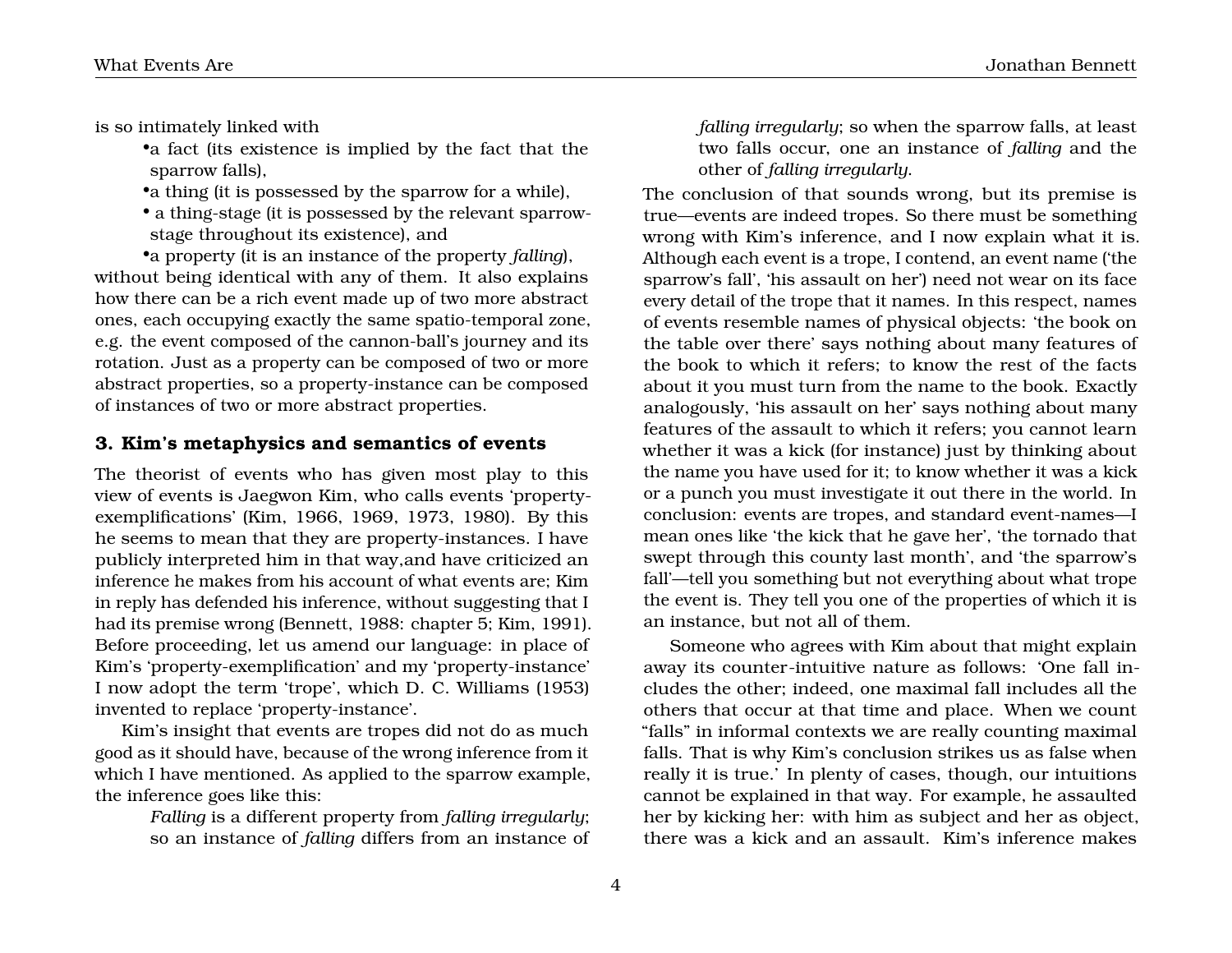these out to be different acts (and thus different events) because they are instances of different properties; and neither includes the other, so that the concept of maximalness gets no grip, and cannot be used to explain why we think it right to identify the kick with the assault.

Those remarks have appealed to our intuitive reactions to some things that Kim says; but my claim that the kick is the assault has a solider basis than that. Appeals to shallow and unexamined linguistic intuitions run all through the literature on events, and I want no part of them. Suppose that these are the facts:

> He assaulted her once, which he did by kicking her, and at no other time did he either assault her or kick her.

Given that scenario, I contend, the following answers to these three questions are inevitable:

How many kicks did he give her? One.

How many assaults did he make on her? One.

Was that kick that he launched at her a feint? No, it was an assault.

These answers are not based on mere intuitions about what sounds right. Knowing that the answers are correct is part of elementary competence in the use of this part of our language. If a theory says that any of the answers is not strictly true, that is a defect in it. If on the other hand all three answers are true, then the kick he gave her was the assault he made on her; so Kim's conclusion is false.

Of course! Events are contingently existing particulars why on earth would we refer to them by expressions that tell the whole truth about them?

#### **4. Kim's 'inescapable truism'**

Kim (1991) has resisted this critique of his inference. By accepting his premise and rejecting his conclusion, he has

argued, I have come into conflict with an 'uninformative but inescapable truism', namely:

> 'The exemplification of property P by substance S at time T' (if it names anything) names the exemplification of P by S at T.

I would rather not deny this! But I do not accord it the power that Kim thinks it has, and I now explain why.

The phrase 'the exemplification of P' can be taken in either of two ways. **(1)** Understood as a **partial** describer, an item can truthfully be called 'the exemplification of P by S at T' even if it is also—still in the partial describer sense—the exemplification by S at T of some other property Q. We would be using the phrase in this partial-describer sense if we characterized the divorce of Elizabeth and John at T as 'the exemplification by Elizabeth and John at T of *executes a legal procedure*'; we would not be meaning to rule out its also being an exemplification by them at that time of other properties, such as *ends a marriage*. **(2)** Alternatively, we could understand 'the exemplification of P by S at T' as a **complete** describer, meaning that the item referred to cannot also be an exemplification of some other property Q. On this complete-describer reading of it, the phrase in question refers to some item the whole truth about which is that it is an exemplification of P by at T. In ordinary English we would never use 'exemplification of. . . ' etc. in this complete-describer fashion; that is why I cannot make it sound natural or find idiomatic examples of it. Still, the concept is clear enough.

To get a sense of how it works, consider a completedescriber terminology that we do actually have, namely the 'that P' way of referring to facts. The fact that

he ran for about three minutes at about six miles per hour

is not the fact that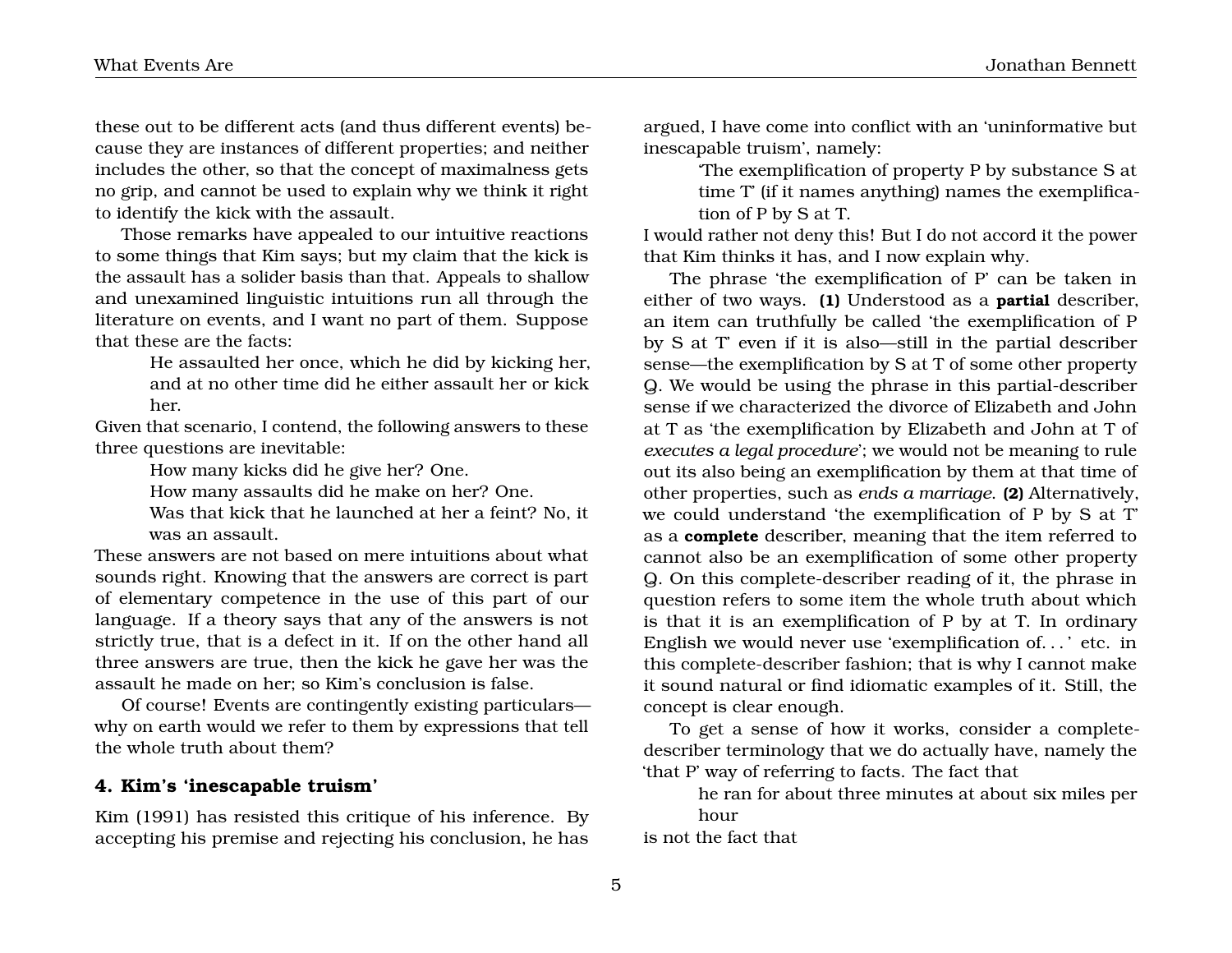he ran for two minutes and fifty-nine seconds at about six miles per hour

or the fact that

he ran for about three minutes at exactly six miles per hour;

nor is it to be identified with any fact that we name by slightly altering the logical content of that first fact-naming sentence—increasing or decreasing precision, adding or subtracting descriptive color, whatever. Any change in content yields a different fact; the initial fact-name presents the whole intrinsic truth about the fact it names. Well, that 's how it would be with 'exemplification of. . . ' names of events if they were understood as complete describers. In each terminology, what you see is what you get.

The basic issue between Kim and myself is that when we both say that the sparrow's fall is a trope, he wants to call it 'the exemplification of falling by that sparrow at T' with this meant as a complete describer; whereas I hold that that phrase fits the fall only when taken as a partial describer.

Now, I accept Kim's truism in each of its two clean readings. I accept the following:

> When 'the exemplification of P by S at T' is used as a partial describer, if it names anything it names the exemplification of P by S at T,

when its final phrase is also used as a partial describer. I also accept this:

> When 'the exemplification of P by S at T' is used as a complete describer, if it names anything it names the exemplification of P by S at T,

when its final phrase is also used as a complete describer. Each of those is indeed a truism. Kim must mean the final phrase to work as a complete describer: only thus can he distinguish the exemplification of *kicking* from the exemplification of *assaulting*, and so on. Very well, then: I

accept Kim's inescapable truism on its complete-describer reading. Does this push me towards his semantics?

It does not. I say that the kick he gave her was the assault he made on her; I also say that the kick is a trope or property-exemplification and (of course) so is the assault. When I call the kick 'an instance of *kicking*', I mean that as a partial describer; I do not offer that phrase as telling the whole truth about the kick. To come to terms with Kim's argument, however, I must use the language of instances or exemplifications in the complete-describer manner. I can do that, but I must be careful. Suppose that I want to use a complete describer to refer to the kick that he gave her: I mean the real kick out there in the world, the one that was also an assault, a mistake, a betrayal, and so on. I must characterize it not as 'an exemplification of *kicking*' but rather as 'an exemplification of. . . ' some much richer property of which *kicking* is one component. To discover its other components, I must investigate what happened between him and her at that time. The result may be something that starts like this:

The kick that he gave her was an exemplification of *kicking hard with the right foot as an assault*. . . etc.

Similarly, the assault that he made on her was an exemplification not of *assaulting* but of a richer property with that as a component. After due inquiry it may turn out that

> The assault that he made on her was an exemplification of *assaulting by kicking hard with the right foot*. . . etc.

When fully spelled out, the two will be equivalent; they will refer to the very same property; so the kick that he gave her was the assault that he made on her, and this can be said and established purely in terms of the complete-describer use of 'exemplification of. . . '. So I stand by the thesis that events are tropes or property exemplifications, yet am not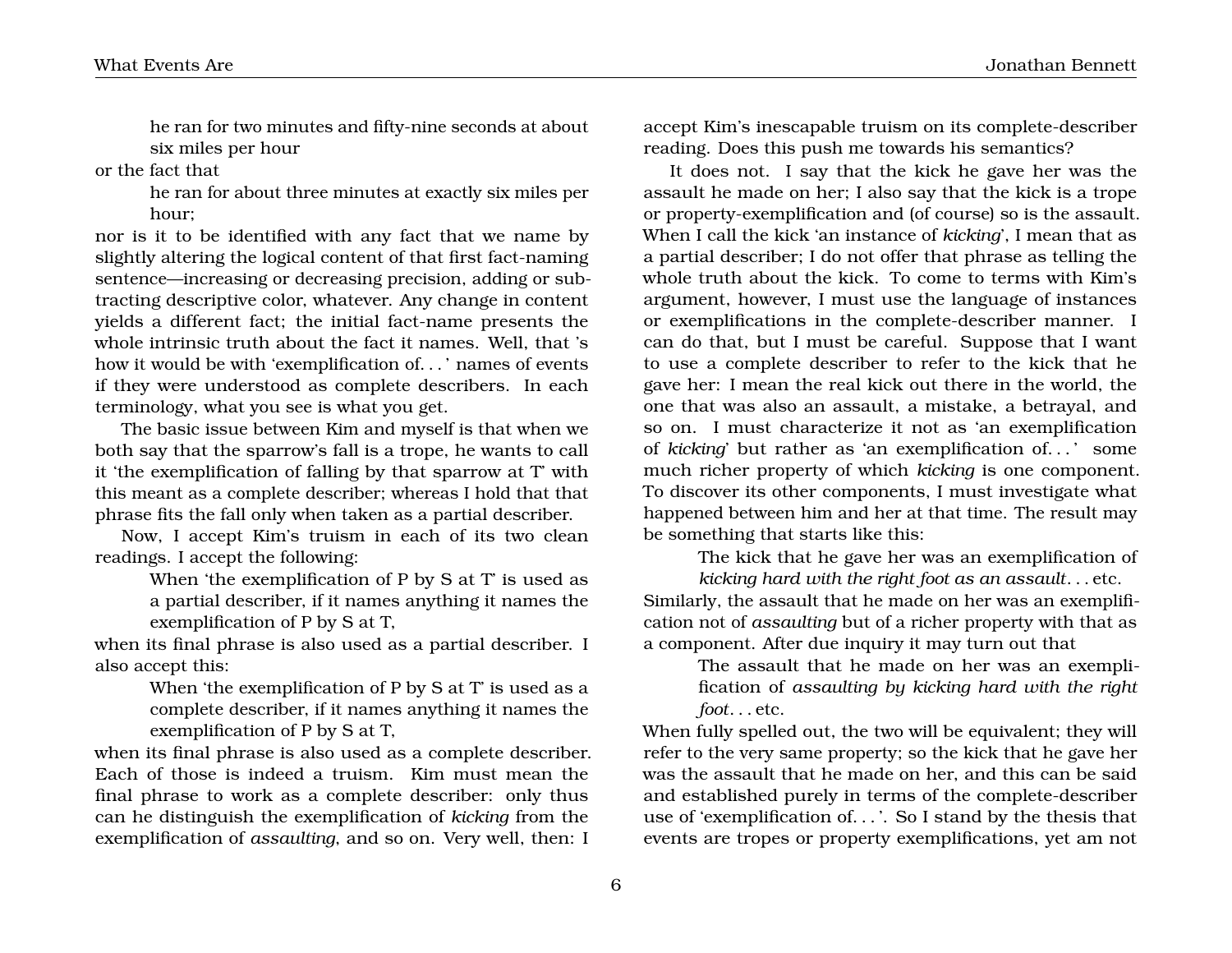drawn into Kim's semantics of event names.

In showing how to tell the truth about events using complete-describer language, I do not endorse the latter. It is in fact a bad way of referring to any contingently existing particular. Imagine confining ourselves to complete describers in referring to people or islands or shoes!

#### **5. How to distinguish events from facts**

As well as maintaining that his metaphysic of events entails his semantics for their names, Kim has defended the semantics on independent grounds. I shall explain how. When she asked him 'Do you want to get out of this relationship?', he shouted 'Yes!' He produced an answer, and also a shout; most of us would that the shout was the answer, i.e. that only one event occurred, he performed only one act. Kim thinks differently, but he does not say so in quite these terms. Rather, he says things like 'His shouting at her is not the same as his answering her.' Now, that is persuasive: it seems clearly right to distinguish his shouting at her from his answering her. Then does Kim have a point after all?

No. We can **(i)** distinguish his shouting at her from his answering her without **(ii)** distinguishing his shout from his answer; for **(ii)** concerns events while **(i)** has nothing to do them. The phrases 'his shouting at her' and 'his answering her' refer not to events but to facts. Consider these two statements:

- **(a)** The fact that he answers her is not the same as the fact that he shouts at her.
- **(b)** His answering her is not the same as his shouting at her.

Nobody would dispute **(a)**, which is obviously true. Most people find **(b)** plausible too, which explains why Kim uses it in argument; but not everyone has seen that it is plausible because it is strictly equivalent to **(a)**. I now proceed to defend

this, arguing that 'his answering her' refers to the fact that he answers her.

With minor grammatical adjustments, 'his answering her' and 'that he answers [answered, will answer] her' can be interchanged in all factual contexts (I shall explain that at the end of this section), as can 'his shouting at her' and 'that he shouts at her':

- •It surprised me that he shouted at her, but not that he answered her;
- His shouting at her surprised me, but not his answering her.
- •That he shouted at her constituted harassment, but not (the fact) that he answered her;
- His shouting at her was harassment, but not his answering her.
- •That he shouted at her is one fact about his behaviour, that he answered her is another;
- His shouting at her is one thing, his answering her is another.
- •I knew that he shouted at her, but not that he answered her.
- His shouting at her was known to me, but not his answering her.
- •I was aware that he shouted at her, but not that he answered her.
- I was aware of his shouting at her, but not of his answering her.

On and on it goes. 'His answering her' is a so-called imperfect nominal. It is a nominal, a noun phrase, which can serve as the subject of a sentence, as it does in the above examples. It is imperfect because in it the gerund 'answering' retains many features of the verb from which it comes. Compare: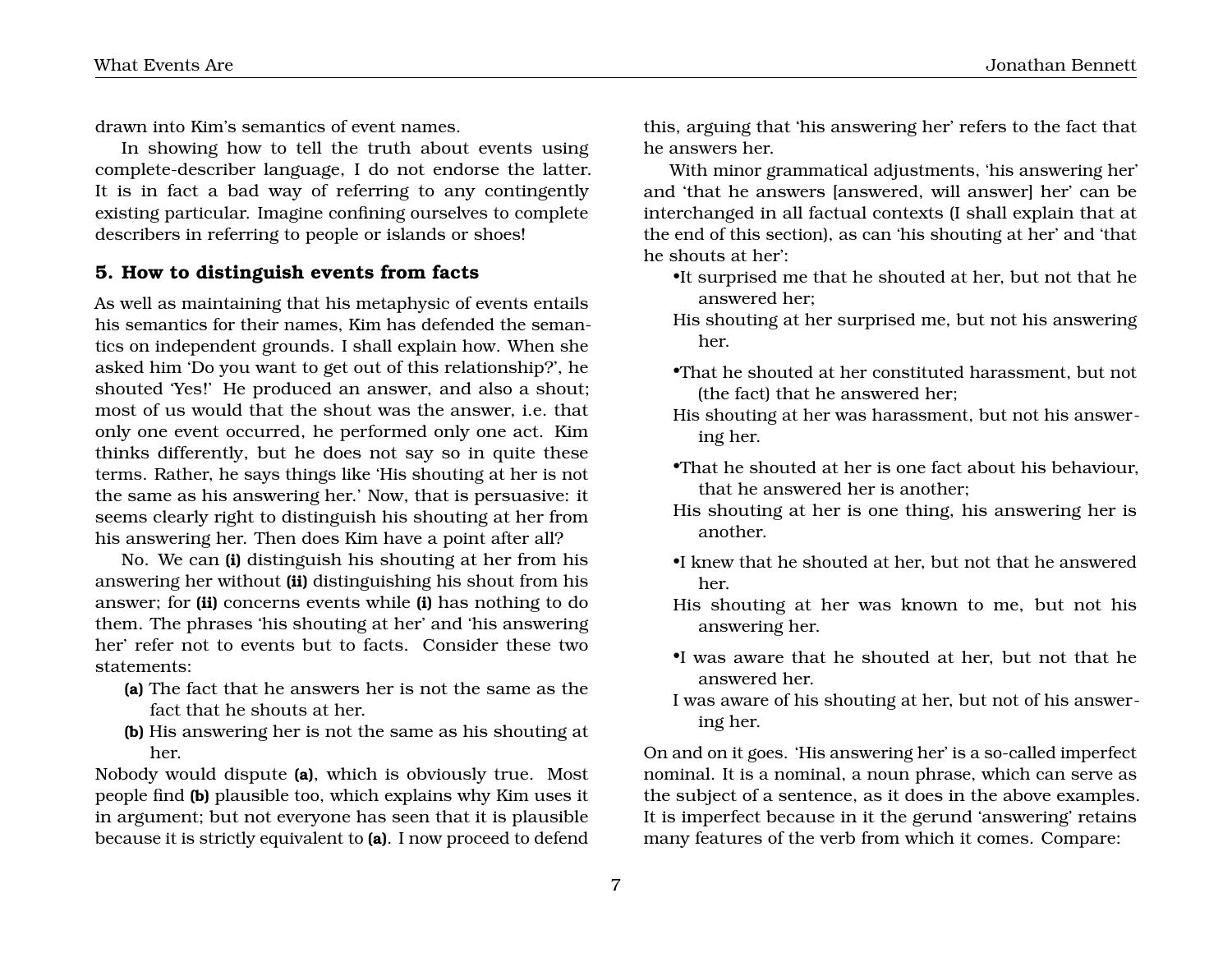**direct object:** he answers her—his answering her **adverb:** he loudly answers her—his loudly answering her **tense:** he has answered her—his having answered her **modals:** he has to answer her—his having to answer her.

In all these ways the gerund 'answering' ('having answered', 'having to answer' etc.) behaves like a verb; it has, as Zeno Vendler neatly put it, a verb alive and kicking inside it. There is nothing surprising about the grammatical similarities between 'his answering her' and 'he answers her', given that they both name a single item.

None of this holds for his answer (meaning his action, not his words or their meaning). The noun 'answer' takes adjectives not adverbs; it cannot be modified by tenses or modalities; it cannot have a direct object—we cannot say 'his answer her' but only 'his answer to her'. It is perfectly a noun, with no grammatical traces of its parent verb; and, consistently with that, we use it to refer not to his answering her but to the answer that he made, not to a fact but to an event. So his answer can be a shout: it is just false to say that his answer was one event and his shout another; nobody would entertain such a thought for a moment if philosophers had not conflated his answer with his answering her, confusing an event with a fact.

Sometimes, worse still, philosophers use pathological phrases like 'the event of his answering her', trying to turn a fact name into an event name by putting 'the event of' in front of it. If they wrote 'the event, his answering her', this would be bad enough—false labeling, like 'the physical object seven' and 'the comedy *Hamlet*'. But the phrase 'the event of his answering her' is is not English at all, but philosophers' pidgin.

I said that an imperfect nominal and the corresponding that-P clause are routinely interchangeable 'in all factual contexts'. The sentences I gave as examples—including

It surprised me that he shouted at her,

That he shouted at her constituted harassment,

I knew that he shouted at her

—are all factual, in the sense that they all imply that he shouted at her. That is not implied by the likes of

They believe that he shouted at her, and

I hope that he shouted at her,

which therefore count as non-factual uses of the that-P form. $<sup>1</sup>$ </sup>

## **6. Perfect and imperfect gerundial nominals**

Another source of error is more widespread in the literature; though more excusable than the 'event of [imperfect nominal]' nonsense, it is equally harmful to talking sense about events. As well as imperfect gerundial nominals, which stand for facts, there are also perfect gerundial nominals, which stand for events. The difference between the two kinds of nominal has been noted by many grammarians and linguists; it was Zeno Vendler who discovered its alignment with the fact/event difference, and I am relying on his work here (Vendler, 1967; also Zucchi,1993).

I shall start up a new example to illustrate how the two sorts of nominal differ. **Datum:** *he pushed the rock, thereby dislodging it from the hole in which it lay half buried*. The fact that he pushed the rock is entirely distinct from the fact that he dislodged it: neither entails the other; and their relations to surprise, belief, expectation, gladness, regret and so on can be quite different, as can their roles in explanations. We can also say this using imperfect nominals: his pushing the

Richard Gale helped me to an awareness that I need to bring in the factual/non-factual difference here. For a profound exploration of it, especially as concerns knowing and believing, see Vendler (1972), pp. 89–119). Significantly, they cannot be expressed with imperfect nominals.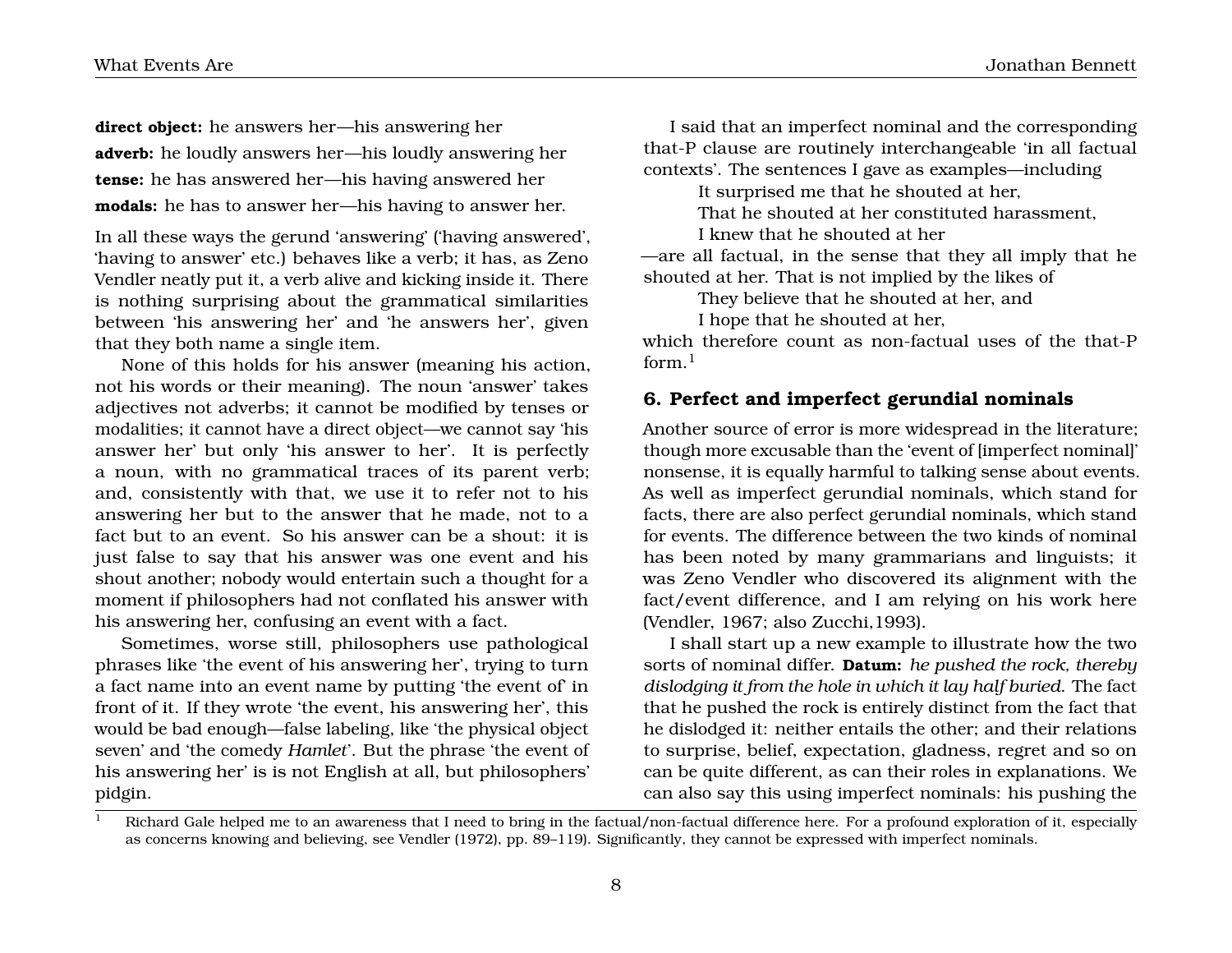rock is one fact, his dislodging it is another; his pushing it was legal, his dislodging it criminal; and so on.

Now consider the phrase 'his pushing of the rock'. This is a perfect nominal, in which the gerund bears no grammatical marks of its origin in a verb. The word 'of' indicates this: the object is now genitive, not direct. Whereas 'his pushing the rock' is a natural partner of 'He pushes the rock', 'his pushing of the rock' is grammatically like 'the surface of the rock'. Can the insertion of a mere 'of' make that much difference? It certainly can! If he pushed the rock strenuously, that can be reported by putting an adjective into the perfect nominal: 'his strenuous pushing of the rock'. We cannot use the adverb 'strenuously' here. Tenses and modals have no place with the perfect nominal, either, as you can easily verify for yourself. On the other hand, perfect nominals do have plural forms and (connected with that) they can take definite and indefinite articles: 'pushings of the rock', 'a pushing of the rock', 'the pushing of the rock'. Try those with the imperfect 'pushing the rock' and you will find that it cannot be done.

I chose to start with the genitive-object feature of perfect nominals, but it has no privilege. Take instead the phrase 'the pushing': the definite article enforces its perfect nominal status, keeping out adverbs, tenses, direct objects, and so on. Or start with 'strenuous pushing': the mere fact of the adjective lets in articles and plurals, keeps out direct objects, and so on. The members of this tight cluster of grammatical features stand or fall together.

In all of these respects, the perfect gerundial 'pushing of the rock' behaves exactly like the noun 'push' as in 'push that he gave the rock'. It also turns out that 'his pushing of the rock' and 'the push that he gave the rock' can be interchanged in all contexts. The case for regarding perfect nominals as names of events is strong. With that in mind, consider this interchange between Kim and Donald Davidson. (The use of bold type is mine, not theiers.) Kim first:

It is not at all absurd to say that **Brutus's killing Caesar** is not the same as **Brutus's stabbing Caesar**. Further, to explain Brutus's killing Caesar (why Brutus killed Caesar) is not the same as to explain Brutus's stabbing Caesar (why Brutus stabbed Caesar). (1966, p. 232n)

Davidson responded thus:

I turn. . . to Kim's remark that it is not absurd to say that Brutus's killing Caesar is not the same as Brutus's stabbing Caesar. The plausibility of this is due, I think, to the undisputed fact that not all stabbings are killings. . . But [this does not show] that this particular stabbing was not a killing. **Brutus's stabbing of Caesar** did result in Caesar's death; so it was in fact, though not of course necessarily, identical with **Brutus's killing of Caesar**. (1969, p. 272)

Kim, reporting later:

Davidson and I disagree about. . . whether **Brutus's stabbing Caesar** is the same as **Brutus's killing Caesar** (1980, p. 125).

Notice the switch from Kim's imperfect nominals to Davidson's perfect ones, followed by Kim's switch back again. That change of terminology enables Kim to say true things about facts and Davidson to respond by saying true things about events. The audible click! as each change occurs evidently passed unheard by both writers.

So we have four kinds of expression to consider:

- **(1)** Ones containing complete sentences: '(The fact that) she kissed him tenderly'.
- **(2)** Imperfect nominals: 'her kissing him tenderly',
- **(3)** Perfect nominals: 'her tender kissing of him',
- **(4)** So-called derived nominals, as in 'the tender kiss that she gave him'.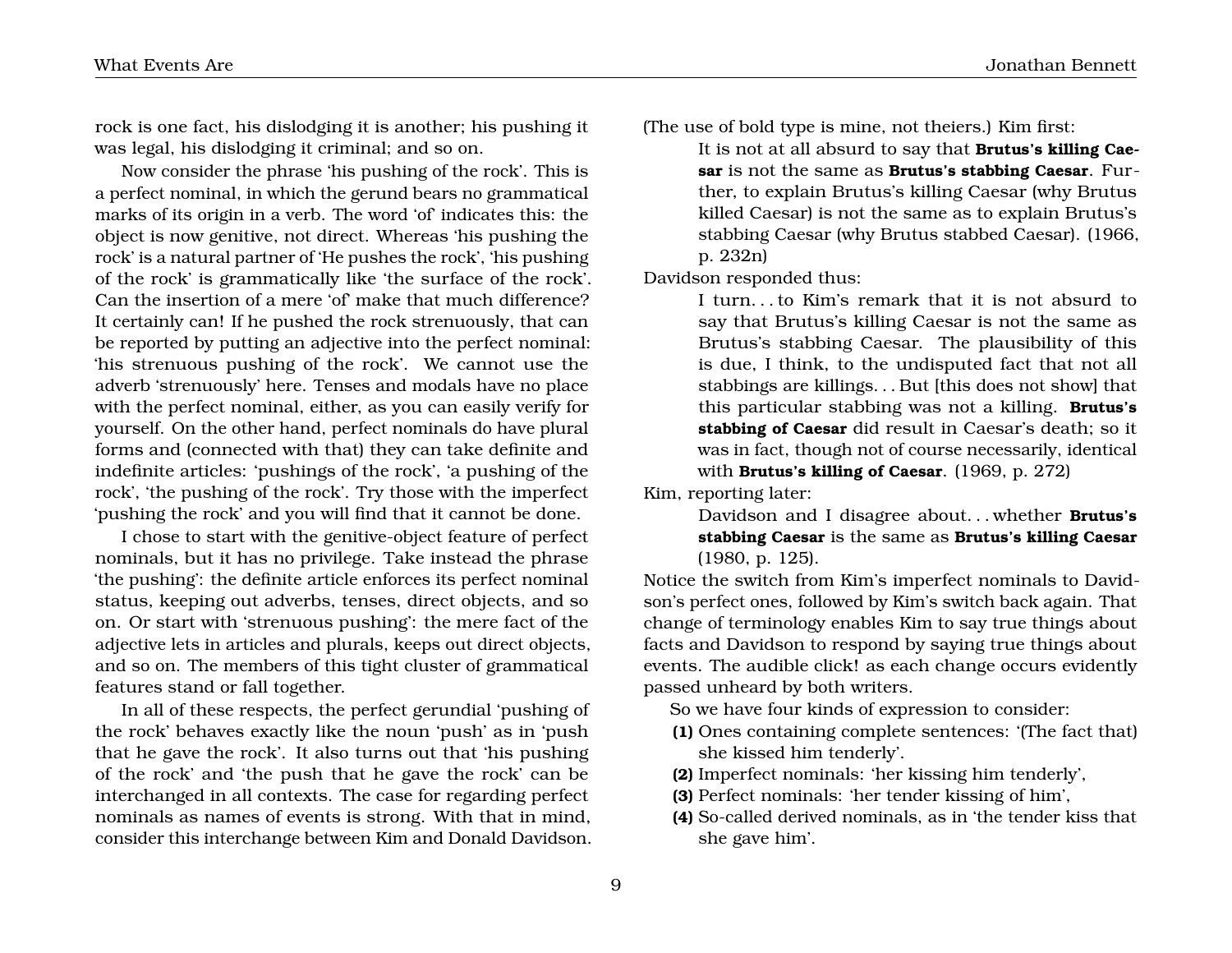Everyone agrees that category **(1)** name facts while **(4)** name events. I have argued, following Vendler, that **(2)** goes with **(1)**, and **(3)** with **(4)**.

Though superficially similar, **(2)** and **(3)** are unalike in their syntactical properties; and grasping *that* frees one to admit the plain evidence that they are also semantically unalike: **(2)** name facts, **(3)** name events. Many philosophers still have trouble with the difference between **(2)** and **(3)**, naively offering expressions like **(2)** 'my daughter's eating all the brownies' as names of events. If you want to write about events and to protect yourself from clumsy misunderstandings, I suggest that you avoid **(3)** perfect gerundial nominals altogether, and stay with **(4)** such event sortals as 'accident', 'answer', 'birth', 'blow', 'circumcision', 'coronation', 'death', 'eclipse', 'explosion. '

Having cited an example about stabbing and killing, I should report a debate about that. Some writers who do not side with Kim across the board, and who think that an answer can be a shout, nevertheless distinguish Brutus's stabbing of Caesar from his killing of him on the grounds that the stabbing is complete before the killing is (Cleland, 1991, pp. 392–4). That assumes that the time of the killing runs on until the victim dies, which means that it could run on until after the killer has died! A better solution is this: a killing is an action which has a certain relational (causal) property; it occurs at the time and place where the person makes the relevant movements; but it may acquire that relational property after it is all over, i.e. after the event in question has ceased to exist. There is no philosophical difficulty about this: it is logically on a par with someone's posthumously becoming a great-great-grandfather. (For a full discussion, see Bennett, 1973.)

#### **7. Tropes that are not events**

It has been maintained that all events must be changes (Lombard, 1986, ch. 6). That entails that each event must involve the instantiation of one property and then later of a different one, which means that each event must stretch through time. That debars starts and finishes—construed as instantaneous—from counting as events. It also implies that, although when a monument decays over centuries there occurs a protracted event which we might call its decay, no corresponding event occurs when a monument remains unchanged for centuries. You may find one or both of these plausible; I have no strong views about either, and do not want any. Each case involves a trope; and questions about whether this or that trope counts as an event are of no metaphysical interest.

Contrast this with the metaphysical theory that a physical object is an aggregate of spatio-temporal zones. Someone who finds that plausible, as Newton and Spinoza did and as I do (Newton, 1664; Bennett, 2001, sections 53–5), will not say that every aggregate of zones is a physical object; he will want to understand what it takes for an aggregate to satisfy the rather stern constraints that our concept of a physical object lays down. Our evidence about these comes not from shapeless intuitions of verbal propriety but from plain hard structural facts about what inferences are valid, what statements are self-contradictory, and so on. There are such facts because the physical object concept does a great deal of central, disciplined work for us. Not so our event concept. We use it to give small, vague gobbets of information about what goes on —the storm lasted for three days, the battle raged fiercely, he has been through two divorces—but when we want precision and detail we pay off the event concept and employ other parts of our conceptual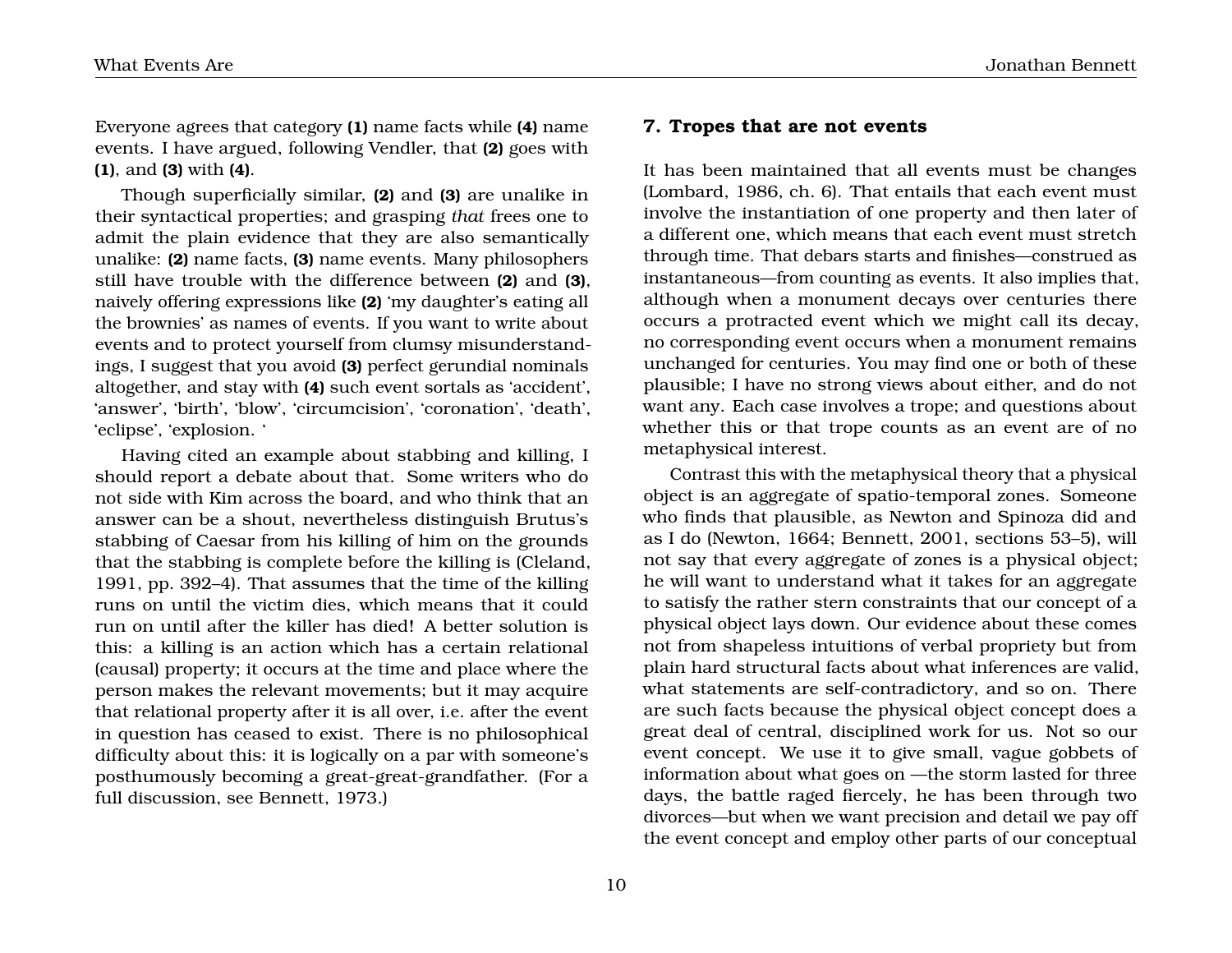repertoire instead. That is why the issue about which tropes are events is so thin.

Similarly, it has been maintained that relational tropes are not events: there was no such event as Xantippe's entry into widowhood, because if there were it would be an instance of the relational property: *being married to a man who dies* (Lombard, 1986, 123f). This implies that such phrases as 'Foreman's loss of his title' are not strictly proper, for that claims to name an event that would have to be a relational trope. We might live with this if it were implied by our best theory to cover the central facts about how our event concept behaves, but no-one has demonstrated any such backing for it.

Again, some have thought that a single event must be a trope possessed by a single object. This implies that there is no such event as a conversation, because two or more people don't constitute an object (Lombard, 1986, p. 239). That is also fiercely counter-intuitive, and the supposed theoretical basis for it is weak. Granted that an event is a trope, and even granted that a trope can exist only at a zone where something has the property, it does not follow that what has the property must be some one object rather than a scattered aggregate of objects, for example, or a spatio-temporal zone. As before, these considerations should give way in face of solid theoretical advantages for the thesis that a single event must be tied to a single object; but nobody has shown, or even tried to show, that there are any such.

## **8. Zonal fusion of events**

The cannon-ball's journey and its rotation occupy exactly the same spatio-temporal zone: the ball journeys when and where it rotates, and only then and there. If there is a single qualitatively richer event E that consists of these two, we can call E the 'non-zonal fusion' of the two. It is non-zonal

because E results not from combining items from different zones, but from putting together qualitatively different items from one zone. If two events do not occupy the same zone, then an event which consists of those two must be spatially and/or temporally larger than either of them; such an event is called the 'zonal fusion' of the two smaller events. From now on I shall use 'fusion' as short for 'zonal fusion' .

It is clearly all right to allow some fusions: a speech is the fusion of many briefer episodes, a riot is the fusion of many spatially smaller episodes (unless there is no such event as a riot because it does not have a single 'object' as its subject). Some theorists of events—notably Judith Jarvis Thomson—hold that for any set of events there is a unique event that is the fusion of all of them (Thomson, 1977, pp. 78–9). This implies the existence of some pretty exotic events, such as the fusion of all the impolite utterances ever made by people with an 'h' in their names.

Thomson remarks: 'I have no argument for the Principle of Event Fusion. But it seems to me that there is no argument against it either' (1977, p. 82). Actually, her book on events is a kind of argument for it: the book presents an elaborate metaphysical theory of events, the building-blocks of which are the concepts of *event*, *cause*, and *part*; and it relies on the assumption that there are almost no restrictions on the fusion of events. This theory, however, has not won much acceptance; so the door is open to some rival metaphysic that does justice to our actual handlings of our event concept, is cleaner and more economical than any of its unrefuted rivals, and owes some of its success to restrictions that it places on fusion. That would be evidence that not all fusions of events are events.

So far nothing has come through that door. All we have been offered are 'intuitions'—that is, quick appeals to episodes of naive astonishment—sometimes expressed with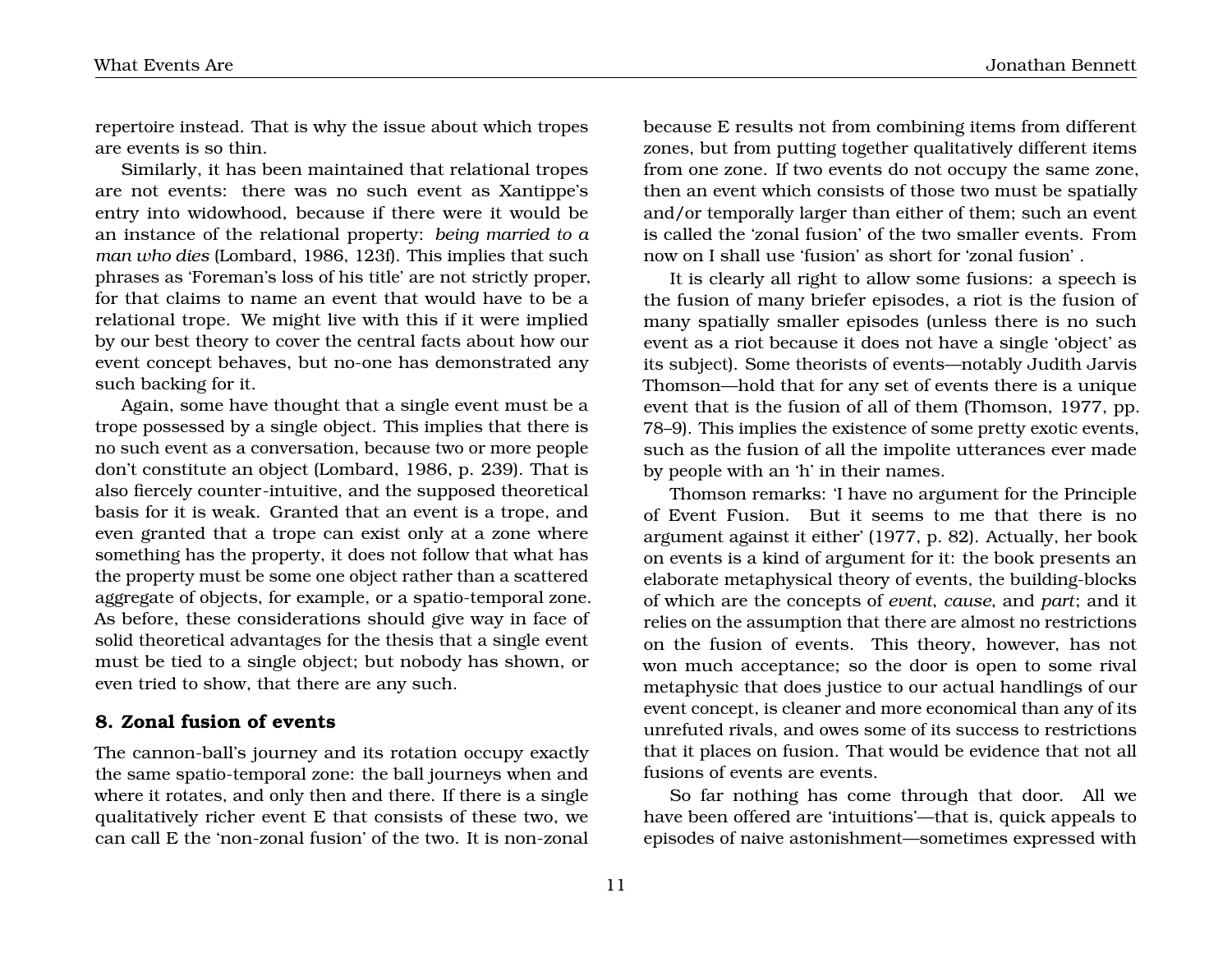the all-purpose word 'surely'. $^{\rm l}$  In this area of philosophy, as in every other, intuitions are of value only if they point the way to results that are theoretically solid. *Mere* intuitions are worthless.

One might argue for some more restricted principle of fusion, something saying that if  $R(e_1,e_2)$  then there is an event that is the fusion of  $e_1$  and  $e_2$ —for some suitable R. Here are some plausible candidates: $-$ (1)  $e_1$  spatially or temporally overlaps  $e_2$ . If that sufficed for there to be an event fusing the two, events would be on a par with continuous, or unbroken, portions of matter.  $(2)$   $e_1$  is an immediate, or direct, cause of  $e_2$ . That would yield fewer events, but it would imply that every unbroken causal chain is an event (unless there is action at a spatial or temporal distance). **(3)** Given certain standing conditions, the occurrence of  $e_1$ logically necessitates the occurrence of  $e_2$ . For example, given that Socrates was married to Xantippe, his dying absolutely necessitated her becoming a widow; and so the occurrence of his death necessitated the occurrence of her entry into widowhood. If relational tropes can be events, then clearly these are two events—two tropes with different subjects in different places. The present proposal allows that there is also a single event that fuses those two.

I am sympathetic to all three of those proposals, but I know of no thick reasons—as distinct from paper-thin intuitions—for preferring anyone of them, or indeed for rejecting Thomson's virtually unconstrained approach to zonal fusion.

## **9. Event-identity: non-duplication principles**

The term 'identity' is imposing and sounds deep and central, but when philosophers have discussed 'identity conditions

for events' they have generated more heat than light. This is partly because they haven't been clear about what the problem is, wandering so far astray as to ask (absurdly) what the conditions are under which 'two events are the same', or to ask (trivially) which events are identical with which.

However, we can do better. One objective is to discover sufficient conditions for event-identity, i.e. for values of R for which it is true and not trivial that

For any event x and for any y, if  $R(x,y)$  then x is y. The problem here is to discover values of R that make this true but not trivial. Any success in this search must involve a relation which no event can have to anything else. Some proposals about this have involved relations of likeness: no event can be similar in such-and-such a way to anything but itself. Davidson, for example, has suggested that no two events can be related by  $R_{ce}$  = having the very same causes and effects, which means that if x is an event and  $R_{ce}(x,y)$ then x is y. Such theses are non-duplication principles; they say that an event cannot be duplicated in a certain manner by another event.

It has often been remarked that Davidson's thesis could not help anyone who was trying to get a first hand-hold on event-identity, because a grasp of *that* is needed in establishing what the causes and effects of a given event are. Anyway, nobody has done anything interesting with this thesis, apart from some significant attempts to refute it (Brand, 1977, p. 366; Thomson, 1977, p. 70). Nor have discussions of it ever hooked into any metaphysical issues about what events are.

The same does not hold for the only other non-duplication principle that has been proposed, namely Quine's thesis that no two events can be related by  $R_{st}$  = having the very same

<sup>1</sup> 'Events sometimes sum to yield a further and distinct one; yet intuition balks at the notion that such summing is universally permissible (there is surely no one event comprising both Lennon's death and Charles's wedding)' (Taylor 1985, p. 25).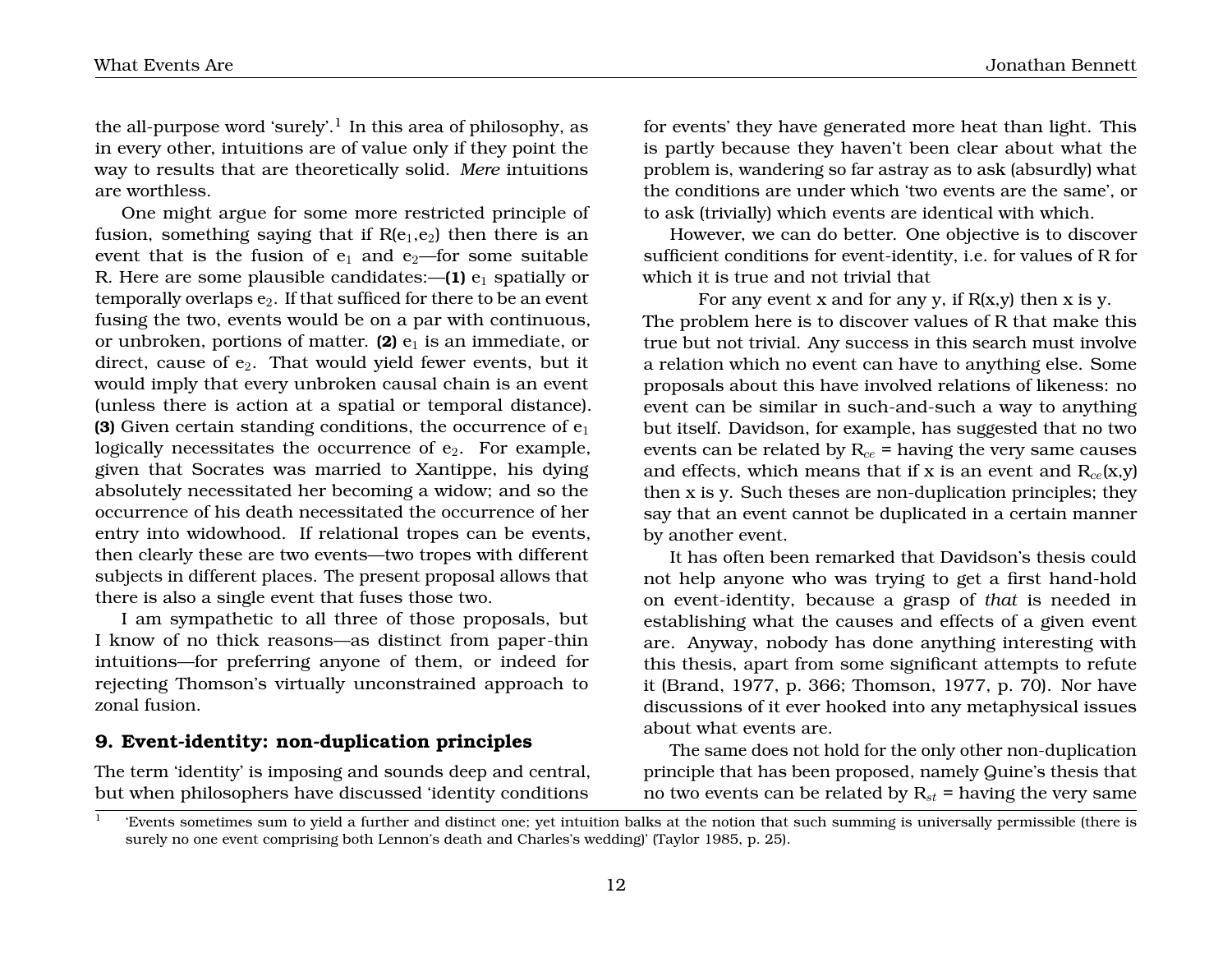position in space-time. This says that if x is an event and  $R_{st}(x,y)$  then x is y. It does have a metaphysical thrust; for it amounts to identifying events with stages of their subjects, thus denying that the cannon-ball's rotation can be one event and its arcing across the sky another. I reject that. Each of the two salient facts about the cannon-ball attributes to it a property (one relational, one monadic), so to each there corresponds a trope; so there is every reason to say that there are two events here. That is not to deny that the (non-zonal) fusion of those two events is also an event, a trope consisting of an instance of the property *arcs across the sky while rotating*.

Non-duplication principles all concern sufficient conditions for event-identity: sameness of causes and effects (Davidson) or of spatio-temporal location (Quine) is said to suffice for identity. What about necessary conditions for identity? Do they present us with interesting theses that are mirror-images or logical duals of non-duplication principles? No. If it is interesting to be told that if x is like y in such-and-such respects then x is y, the interest lies in what the relevant respects are. But if  $x$  is  $y$ , then  $x$  is like  $y$ in every respect; there is no space here to do philosophy in.

#### **10. Event-identity: parts and wholes**

Of the remaining questions about 'event-identity' that rattle around in the literature, most are about parts and wholes. A months-long battle around and (eventually) in Stalingrad had temporal parts, of which one occurred in September 1942 and another in February 1943. We can refer to the big long battle through descriptions pointing to either of these parts, and that enables us to come up with an identity-statement: 'The battle being fought around Stalingrad in September 1942 was the battle being fought there in February 1943.' This is logically like the statement: 'The ocean that washes

the beaches of California is the one that pounds against the east coast of New Zealand.'

Similarly with spatial parts of events: the storm that is wrecking Galveston is the one that is making life miserable in Houston.

Although these are identity-statements, it is not helpful to think of them primarily in terms of 'conditions for the identity of events'. What makes any of them true is a pair of considerations. **(1)** The principles governing the (zonal) fusion of events under sortals—e.g. governing when two battles are parts of a larger battle, two fires parts of a larger fire, and so on. **(2)** The principles governing when one can refer to an event through a description that fixes on some part of it. Once those are grasped, and the relevant contingent facts are established, the statements about event-identity roll out automatically. There is nothing here about 'event-identity' understood as something that we have to get straight about if we are to understand what an event is.

There is nothing deep in **(1)** the principles governing fusion under sortals. Wanting to know when

•two episodes of combat count as parts of a single battle,

•two conflagrations count as parts of a single fire, or

•two festive episodes count as parts of a single picnic,

we have to consult the ordinary meanings of 'battle', 'fire', and 'picnic'. The answers to our questions owe everything to semantics and nothing to metaphysics. Was there a single fire that burned down your house on Monday and mine on Tuesday (or yours and at the same time mine on the next street)? We do not answer Yes unless some continuous spatio-temporal zone linking the two incinerations is fiery throughout. But we handle 'same battle' differently: we allow that armies can sleep and then *resume* their battle; so a single battle can stretch across two days even if the two episodes are not linked by a spatio-temporal zone that is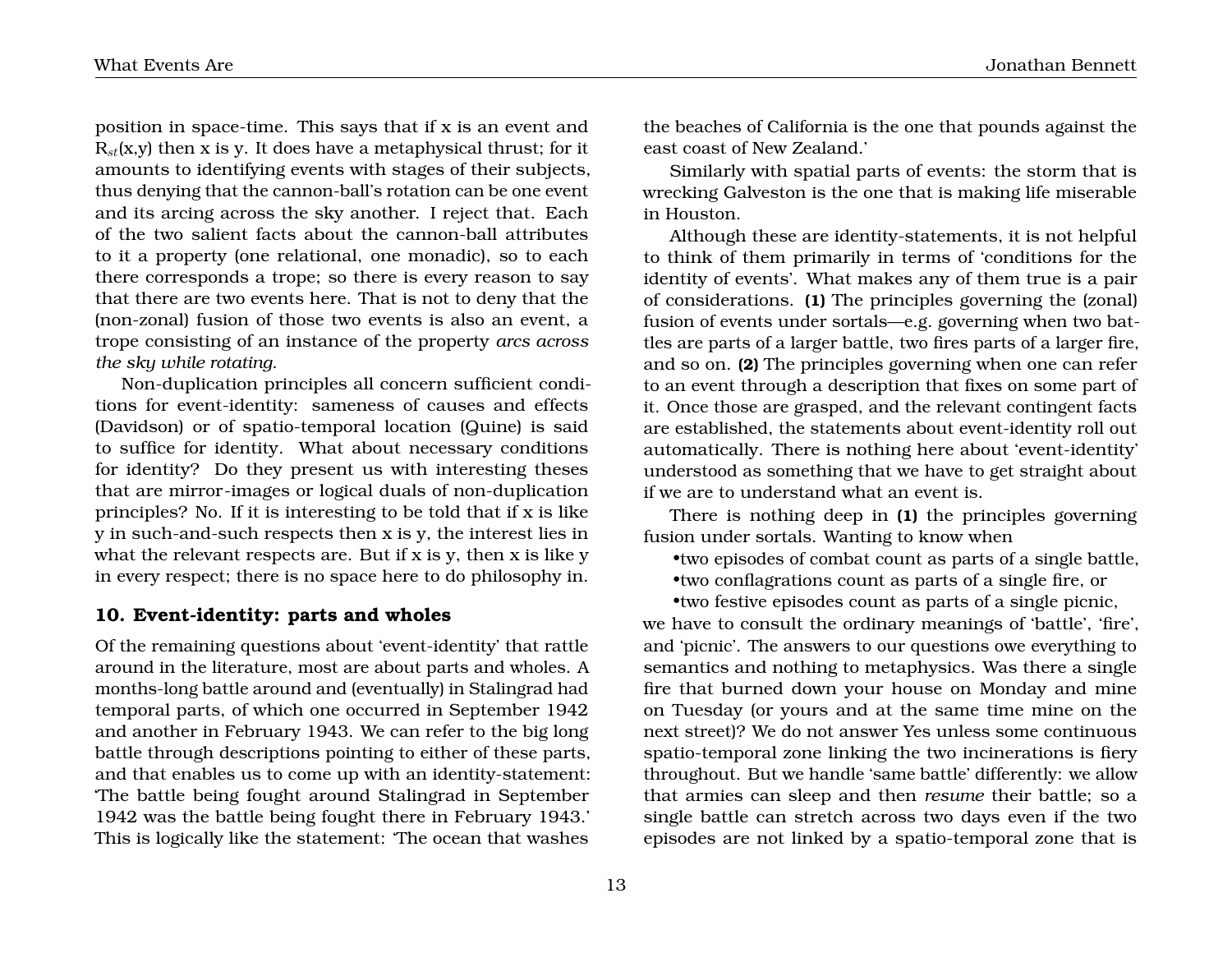actively combative throughout. This difference between fires and battles is conventional; we can imagine handling 'same battle' differently. Nothing of philosophical interest is going on here.

As for **(2)** the question of when it is all right to refer to a large event through a reference to one of its parts: I suspect that it is always all right to do this, but I have nothing useful to say on the topic.

Parts and wholes come into a different range of identitystatements about events, such as these: 'When he answered at the top of his voice, his shout was his answer'; 'When he dislodged the rock by pushing it, the push that he gave it was his dislodgement of it.' These involve non-zonal parts of events. A certain qualitatively thick event, which is a push and a dislodgement, occupies a spatio-temporal zone which is also occupied by a thinner event that is just a push, and another thinner event that is just a dislodgement. These are qualitative or non-zonal parts of the thicker event, just as the property of *pushing* is part of the richer property *dislodging by pushing*.

Here again we can ask **(1)** when two zonally coincident events count as parts of a single qualitatively 'larger' event, and **(2)** when it is all right to refer to an event through a description that fixes on some qualitative (non-zonal) part of it. I imagine that everyone would answer question **(1)** by saying that any such pair of events are qualitative parts of a single qualitatively thicker event. Whatever tropes occur at a given zone, there is always the totality of what goes on at that zone, and there is no conceivable reason for denying that that is an event. There is, however, controversy about how to answer question **(2)**. Kim holds that it is never correct to refer to an event through a description that picks out some qualitative part of it, so that we cannot use 'The push he gave the rock' and 'His dislodgement of the rock' each to

refer to a single thick event which was both a push and a dislodgement. I have explained in section 3 why I disagree with this. It is not, however, in any significant sense an issue about event-identity, but only one about what can be meant by certain phrases. Kim's metaphysic of events is just fine; only his semantics of event names is wrong.

Once we stop confounding events with facts, that frees us to hold that it is sometimes all right to refer to an event through a phrase which gives only some of the truth about it, i.e. immediately refers to some non-zonal part of it; and when we have two such references to a single event we can formulate such identity-truths as that the shout was the answer, the kiss was the greeting, the picnic was the celebration, and so on.

We might hope to establish some general principles governing event-identities of this kind, but there is no prospect of that. Given that two things go on at a zone, the question of whether an expression naming one of them can also be used to name the fusion of them is a purely semantic one, and there seem to be no strong general principles governing the answer to it.

# **11. Events and the 'by'-locution**

One class of identity-statements about events needs separate mention. It concerns one species of events, namely acts. G. E. M. Anscombe once suggested, and Davidson later asserted, that if someone  $\phi$ s by  $\psi$ ing, then the act which makes it the case that he  $\psi$ s is the act which makes it the case that he  $\phi$ s (Anscombe, 1957, pp. 37–47; Davidson, 1971). If she signaled by lifting her arm, then the signal was the gesture; if he saved the village by diverting the river, then his rescue of the village was his diversion of the river; and so on. There has been much discussion of the 'Anscombe thesis', as it has been called—I am guilty of adding to it myself. In fact,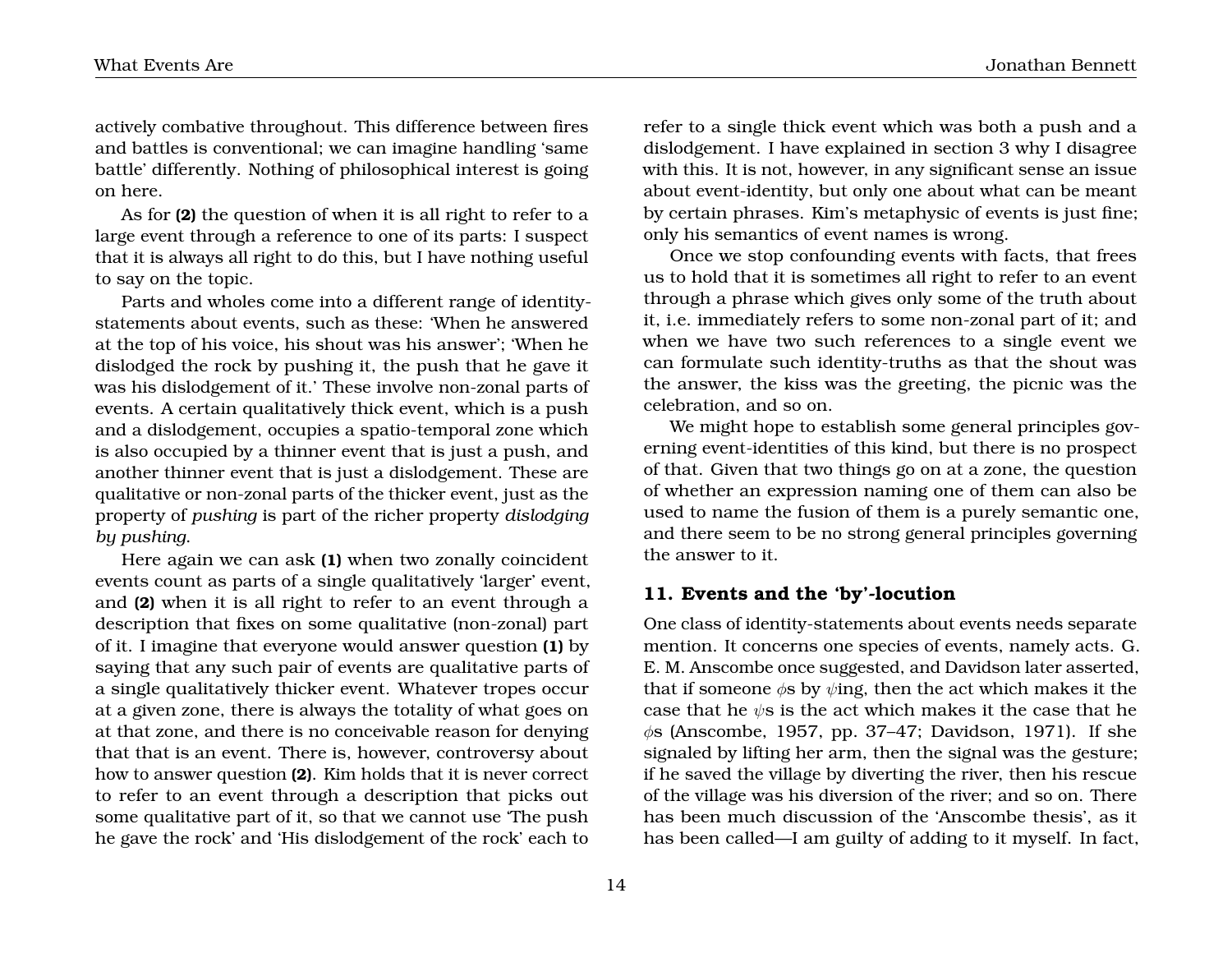the thesis should have been strangled at birth, because the 'by'-locution has nothing to do with acts or, therefore, with events. (For more details, see Bennett, 1994.)

**(1)** One reason for that concerns scope. In many instances of the 'by'-locution, the second half—the part that follows 'by'—does not involve any act that the person performed. 'He fulfilled her fears by never once thinking of her during the whole voyage.' 'He did his duty by continually remaining sensitive to any slights to her good name.' In these perfectly normal 'by'-statements, the phrases '[his] never once thinking of her during the whole voyage' and '[his] continually remaining sensitive to any slights to her good name' do not report acts. Countless other examples could be given. (Those sentences report facts about the person's conduct—possible subjects of deliberation, oraise, or blame—so they pertain to the province of *action* (mass term). But they do not report *actions* (count term) or acts.)

**(2)** The other reason for being skeptical about the Anscombe thesis concerns logical form. 'She signaled by raising her hand' passes the scope test: it does entail that she performed two acts, a signal and a gesture. But it contains no trace of the act concept; to bring the latter into the story we must reel it in on a line of logic. The sentence has the surface form of all 'by'-statements:

- **(i)** a fully sentential clause ('She signaled. . . ')
- **(ii)** the word 'by', and
- **(iii)** a subjectless gerundial nominal ('. . . raising her hand').

Such triples give us 'He broke the record by pushing a railroad car at 10 m.p.h. on level ground', 'He let the apples spoil by leaving them in the barrel', etc. The first item, obviously, states a whole proposition about how the person behaved. That proposition might involve the act concept—'She gave him a kick'—but usually it does not.

What about the third item, the noun phrase containing a gerund? In 'She signaled by raising her hand' the gerundial phrase is short for 'her raising her hand', with 'her' being deleted because it co-refers with the subject of the whole sentence. (To stop the co-reference, put the first clause into the passive—'A signal was given. . . '—and then we have to put 'her' back in: 'A signal was given by her raising her hand.' Analogously, we delete 'himself' from 'He wants himself to go to the concert' but we do not delete 'her' from 'He wants her to go to the concert'.) So we should see 'She signaled by raising her hand' as ending with the complete gerundial nominal 'her raising her hand'—an imperfect nominal which refers to the fact that she raised her hand.

The 'by'-locution as such, we now see, does not involve the act concept anywhere. It has the form: a proposition about behaviour—'by'—a proposition about behaviour.

I now offer an analysis of the locution which dances to the tune of its logical form. The first clause always means something of the form: 'Some fact about x's behaviour had RP', where RP is a relational property. The remainder of the 'by'-statement produces an instance, a value of the 'Some fact. . . ' which makes the initial clause true. Thus, 'he broke a promise. . . ' means that some fact about his behaviour conflicted with a promise he had made, and '. . . by coming home late' says what it was. Thus,

He broke a promise—–by—–coming home late analyzes into

> Some fact about his behaviour conflicted with a promise he had made—–namely the fact that—–he came home late.

Similarly, 'He overcooked the stew. . . ' says that *some* fact about his behaviour causally led (in a certain way) to the stew's being overcooked, and '. . . by leaving it on the fire for too long' says *what*.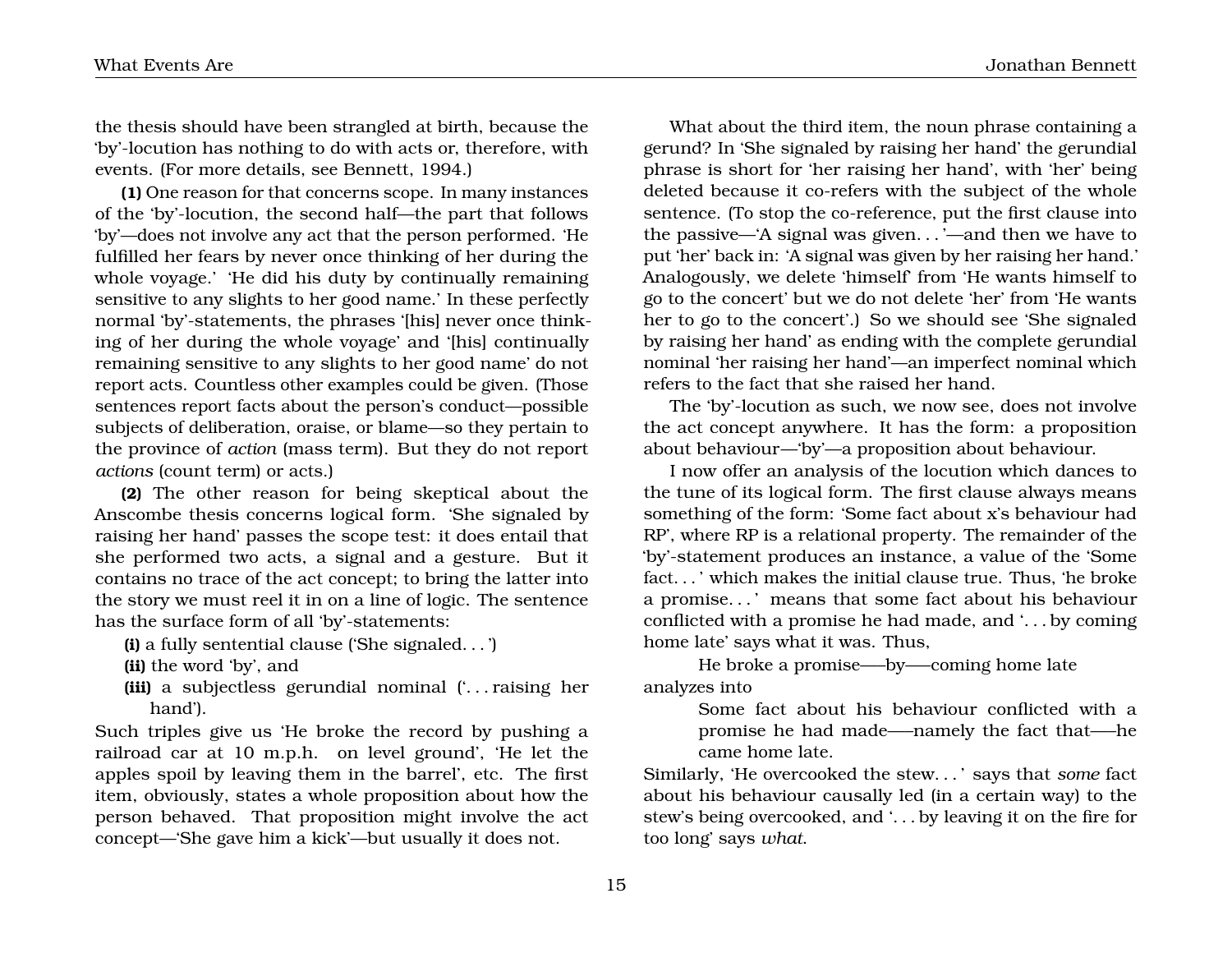This 'namely' story is the only analysis, so far, that covers all the territory. An ingenious account by Judith Jarvis Thomson applies only to cases where RP involves causation; as does a more recent one by Francken and Lombard.<sup>1</sup> Neither of those analyses applies to the likes of 'He divorced her by signing a document' or 'He tried to escape by disguising himself' or 'He fished by throwing hand grenades into the water'. The signing does not cause the divorcing, nor does his disguising himself cause his trying to escape, or his throwing of grenades cause his fishing.

The 'namely' analysis lay hidden because we didn't think to dig into the initial clause of the 'by'-locution, revealing the existential quantifier; until that comes into the open, 'namely' has nothing to grab onto. The idea of digging came easily, once I had realized that 'by'-statements do not interrelate human *acts* but rather *facts* about how people behave.

The vigor of the Anscombe thesis in the literature probably comes from its being true of a certain subset of cases. When someone  $\phi$ s by  $\psi$ ing, and

- **(1)** his  $\phi$ ing implies that he performed a  $K_1$  action, and
- **(2)** his  $\psi$ ing implies that he performed a  $K_2$  action, and
- **(3)** what makes it the case that he performed a  $K_2$  action

is that his  $\psi$ ing has a certain causal consequence, then his  $K_1$  action is his  $K_2$  action. I briefly defended this at the end of section 6, in connection with stabbing and killing. This is not to endorse the Anscombe thesis, but only a limited corner of it. It is not really about the 'by'-locution, but rather about the relational properties of events.

#### **12. Events and adverbs**

Anything useful we can say with the event concept we can say without it; it is everywhere dispensable. Truths about events

supervene logically, and in a simple way, on truths about things and their properties: there was a quarrel because some people quarreled; there was a shower because rain fell; and so on.

Or so I maintain, but Davidson has argued on the contrary that 'Adam and Eve quarreled' unpacks into 'There was a quarrel, and Adam and Eve took part in it', not vice versa; that 'Rain fell' derives from 'There was a shower' rather than conversely, and so on (Davidson, 1967).

He has an ingenious reason for this. That *they quarreled furiously* entails that *they quarreled*, and Davidson has wanted to represent obvious entailments as holding in first order quantificational logic. That logic cannot handle adverbs. It cannot do better than to represent 'Adam quarreled with Eve' in the form F(a,e), and 'Adam quarreled furiously with Eve' as G(a,e); and those, with their formally unrelated dyadic predicates, do not exhibit the entailment between the two propositions. Davidson proposes to remedy this by understanding 'Adam quarreled furiously with Eve' as having the form

(∃x) (Quarrel(x) & Antagonists(x,a,e) & Furious(x)) Informally: there was a quarrel in which Adam and Eve were the antagonists, and it was furious. We get from this to 'Adam quarreled with Eve' by representing the latter as

(∃x) (Quarrel(x) & Antagonists(x,a,e)) Informally: there was a quarrel in which Adam and Eve were the antagonists. First order predicate logic captures the inference to this from the other, for it involves simply dropping a conjunctive clause in an existential statement.

Davidson offers this not as a mere technical device—a way of regimenting adverb-dropping inferences—but as a contribution to psychology. He claims to be laying bare

Thomson (1977, p. 204, formula T-S<sub>7</sub>, and p. 218, formula T-S<sub>12</sub>; Francken and Lombard (1992, p. 39). For other attempts, see Austin (1962, Lecture 10); Goldman (1970, ch. 2); Ginet (1990, pp. 16–17).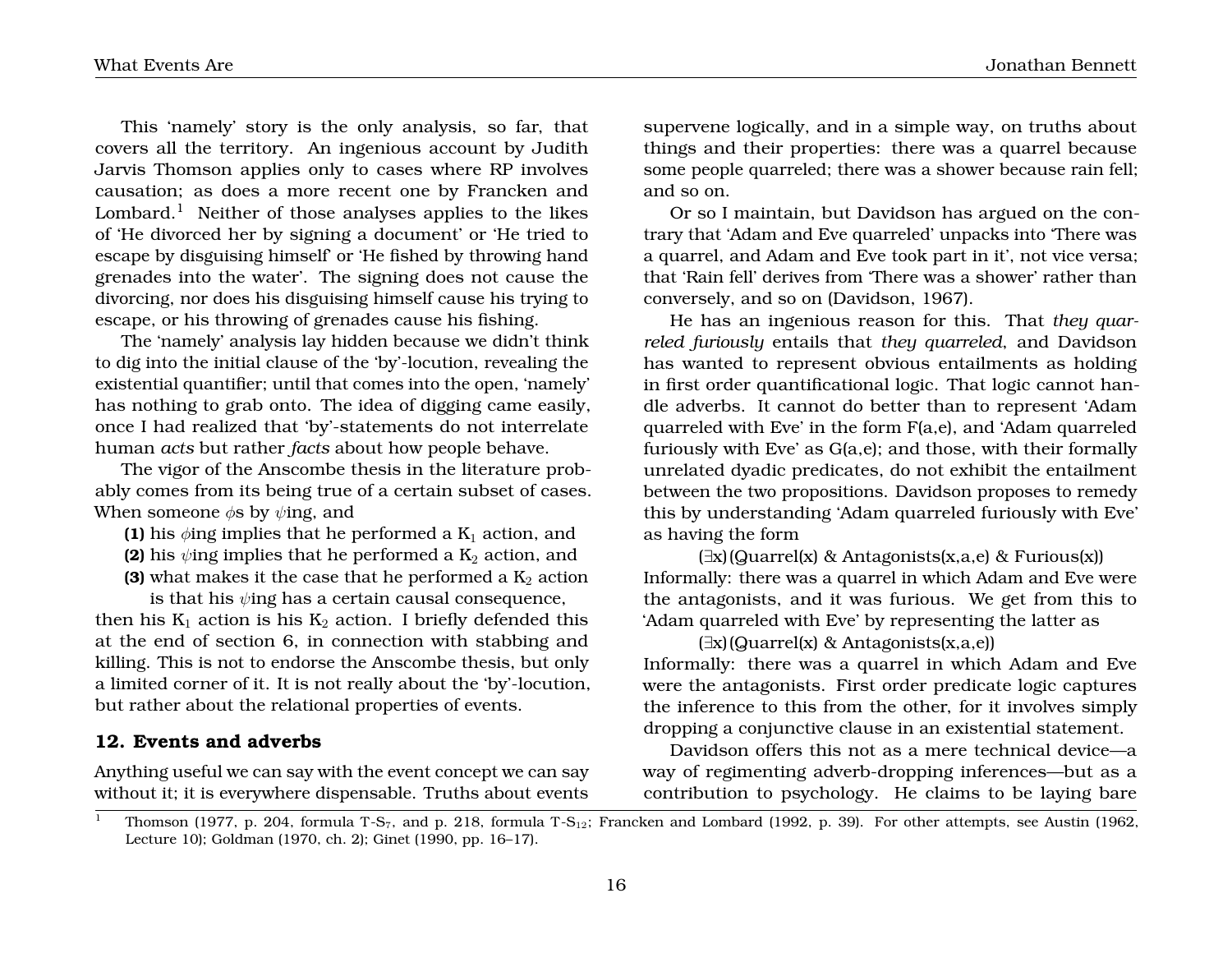the logical principles that guide us in our handling of adverbs. Someone tells me '. . . Danton gestured derisively to Robespierre. . . ', and on the strength of that I tell someone else '. . . Danton gestured to Robespierre'. Davidson holds that I have inferred that Danton gestured from the premise that he gestured derisively by understanding the premise to mean 'There was a gesture and it was derisive. . . ' and the conclusion to mean 'There was a gesture. . . '. It would be absurd to maintain this only when there is an adverb in the vicinity; the claim has to be that whenever we say 'He gestured. . . ' we mean 'There was a gesture. . . '. That is hard to believe. It implies that if someone were brought up in ignorance of the fraction of English that involves the event concept—having no acquaintance with count nouns such as 'fall', 'kiss', 'fight', 'gesture', and their kin—he would have an impaired command of statements such as 'That sparrow just fell' and 'She kissed him' and 'They fought with one another'. I do not believe it.

Anyway, the theory is not strongly enough motivated, because a rival way of handling adverb-dropping inferences does better (Parsons, 1980; Bennett, 1988, pp. 168–78). The rival has to go outside the bounds of first-order logic, which may be a disadvantage; but as well as being believable considered as psychology, it has the further merit that it handles many adverbs which Davidson's theory does not touch.

#### **Acknowledgments**

This essay is based on one with the same title in Casati and Varzi (1996, pp. 137–51). I am grateful to the Dartmouth Press for permission to re-use that material, which here appears in an improved and enlarged form. Most of the improvements flow from comments by Richard Gale.

# **Bibliography**

Anscombe, G. E. M. (1957). *Intention*. Oxford: Blackwell.

Austin, J. L. (1962). *How to Do Things with Words*. Cambridge, MA: Harvard University Press.

Bennett, Jonathan (1973). 'Shooting, killing, and dying', reprinted in Casati and Varzi 1996: 319–27.

—— (1988). *Events and their Names*. Oxford University Press.

—— (1994). 'The "Namely" analysis of the "by"-locution'. *Linguistics and Philosophy*, 17: 29–51.

—– (2001). *Learning from Six Philosophers*. Oxford University Press.

Brand, Myles (1977). 'Identity conditions for events', reprinted in Casati and Varzi 1996: 363–71.

Casati, Roberto and Achille C. Varzi (eds.) (1996). *Events*. Aldershot: Dartmouth.

Cleland, Carol (1991). 'On the individuation of events', reprinted in Casati and Varzi 1996: 373–98.

Davidson, Donald (1967). 'The logical form of action sentences', reprinted in Casati and Varzi 1996: 3–17.

—– (1969). 'The Individuation of events', reprinted in ibid.: 265–83.

—– (1971). 'Agency', reprinted in his *Essays on Actions and Events*. Oxford University Press, 1980: 43–61.

Francken, Patrick and Lawrence Brian Lombard (1992). 'How not to flip the switch with the floodlight'. *Pacific Philosophical Quarterly*, 73: 31–43.

Ginet, Carl (1990). *On Action*. Cambridge University Press.